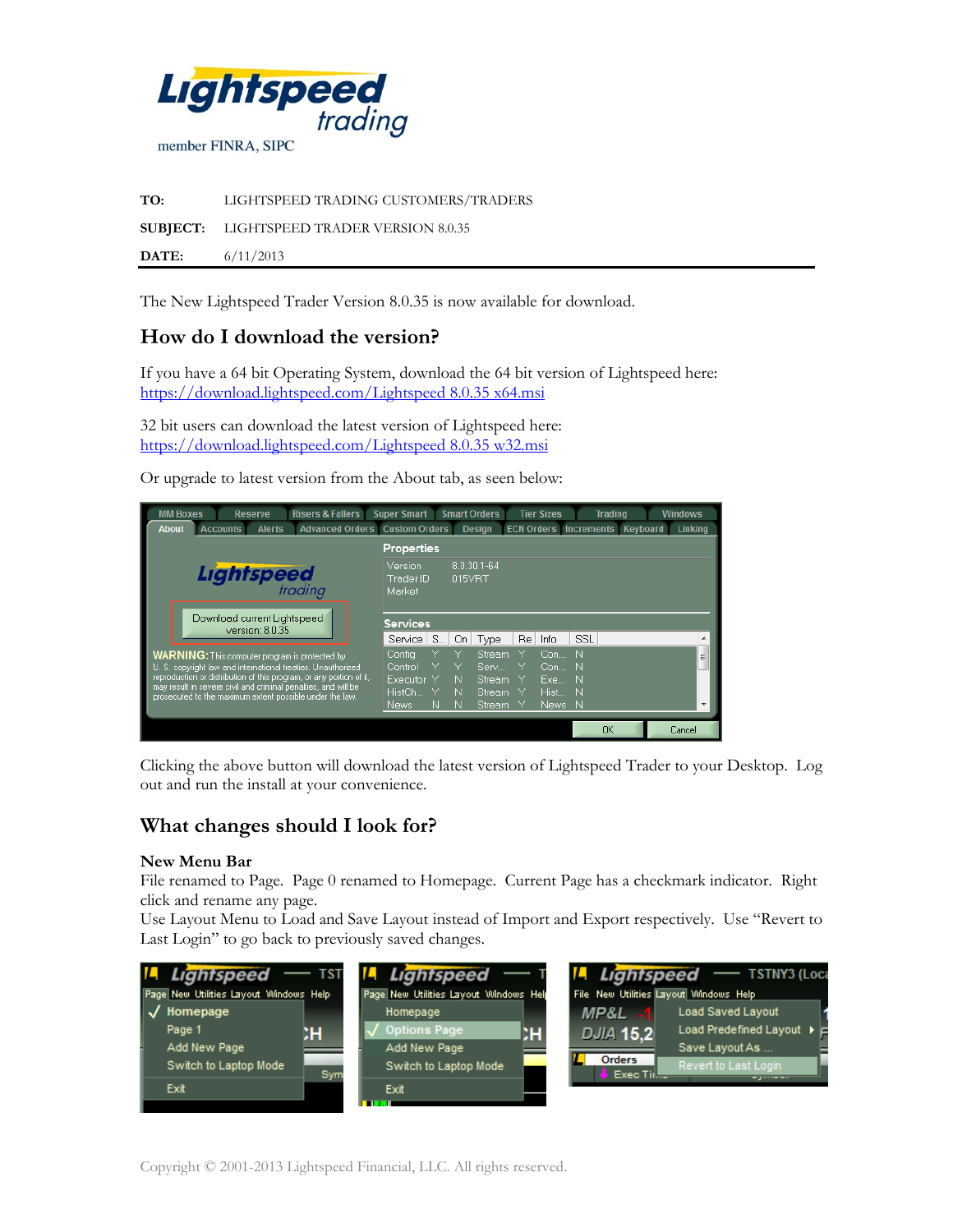

### **GTC Orders in Options and Equities via the Order Entry Window**

Select GTC Limit, GTC Stop, or GTC Stop Limit from the Equity Order Entry Window as seen below:



Select GTC from the TIF dropdown in the Option Order Entry Ticket or the Complex Option Order Entry Window as seen below:

|                                              | QQQ Dec 21, '13 73.00 Call |                                                  |                     |             |                                | $C \cup X$           |
|----------------------------------------------|----------------------------|--------------------------------------------------|---------------------|-------------|--------------------------------|----------------------|
| QQQ                                          | ≫                          | Dec 21, '13                                      |                     | 73.00       | Std                            | Put<br>Call          |
| LAST 3.11<br><b>CLOSE 3.44</b><br><b>BID</b> | 3.28                       | HI<br>3.24<br><b>OPEN</b><br>3.02<br>ASK<br>3.30 |                     |             | LO<br><b>CHG</b><br><b>VOL</b> | 3.02<br>$-0.33$<br>4 |
| D: 0.51                                      | G: 0.05                    | $T: -0.01$                                       |                     | V: 0.21     | R: 0.15                        | Vol: 0.17            |
| Pos: 0                                       |                            | Pend: 0                                          |                     |             |                                |                      |
| 75                                           | <b>PHLX</b>                | 3.28                                             | 478                 | <b>AMEX</b> | 3.30                           |                      |
| 59                                           | <b>AMEX</b>                | 3.28                                             | 385                 | <b>PHLX</b> | 3.30                           |                      |
| 53                                           | <b>CBSX</b>                | 3.28                                             | 316                 | <b>ARCA</b> | 3.30                           |                      |
| 38                                           | <b>ARCA</b>                | 3.28                                             | 59                  | <b>NSDQ</b> | 3.30                           |                      |
| 289                                          | CBOE                       | 3.28                                             | 29                  | <b>BATS</b> | 3.30                           |                      |
| 147                                          | ISEX                       | 3.28                                             | 230                 | <b>ISEX</b> | 3.30                           |                      |
| 12                                           | MIAX                       | 3.28                                             | 13                  | NSBX        | 3.30                           |                      |
| Б                                            | <b>NSBX</b>                | 3.28                                             | 579                 | <b>CBSX</b> | 3.31                           |                      |
| 134                                          | <b>BATS</b>                | 3.27                                             | 50                  | BOSX        | 3.31                           |                      |
| 33                                           | NSDQ                       | 3.27                                             | 54                  | CBOE        | 3.31                           |                      |
| 30                                           | BOSX                       | 3.26                                             | 69                  | <b>MIAX</b> | 3.35                           |                      |
| Qty                                          | Price<br>3.00<br>÷         | ÷                                                | Order Type<br>Limit |             | <b>Market</b><br>nite          | CxI                  |
| 8444                                         | TIF<br>GTC                 |                                                  |                     |             | BUY                            | Х                    |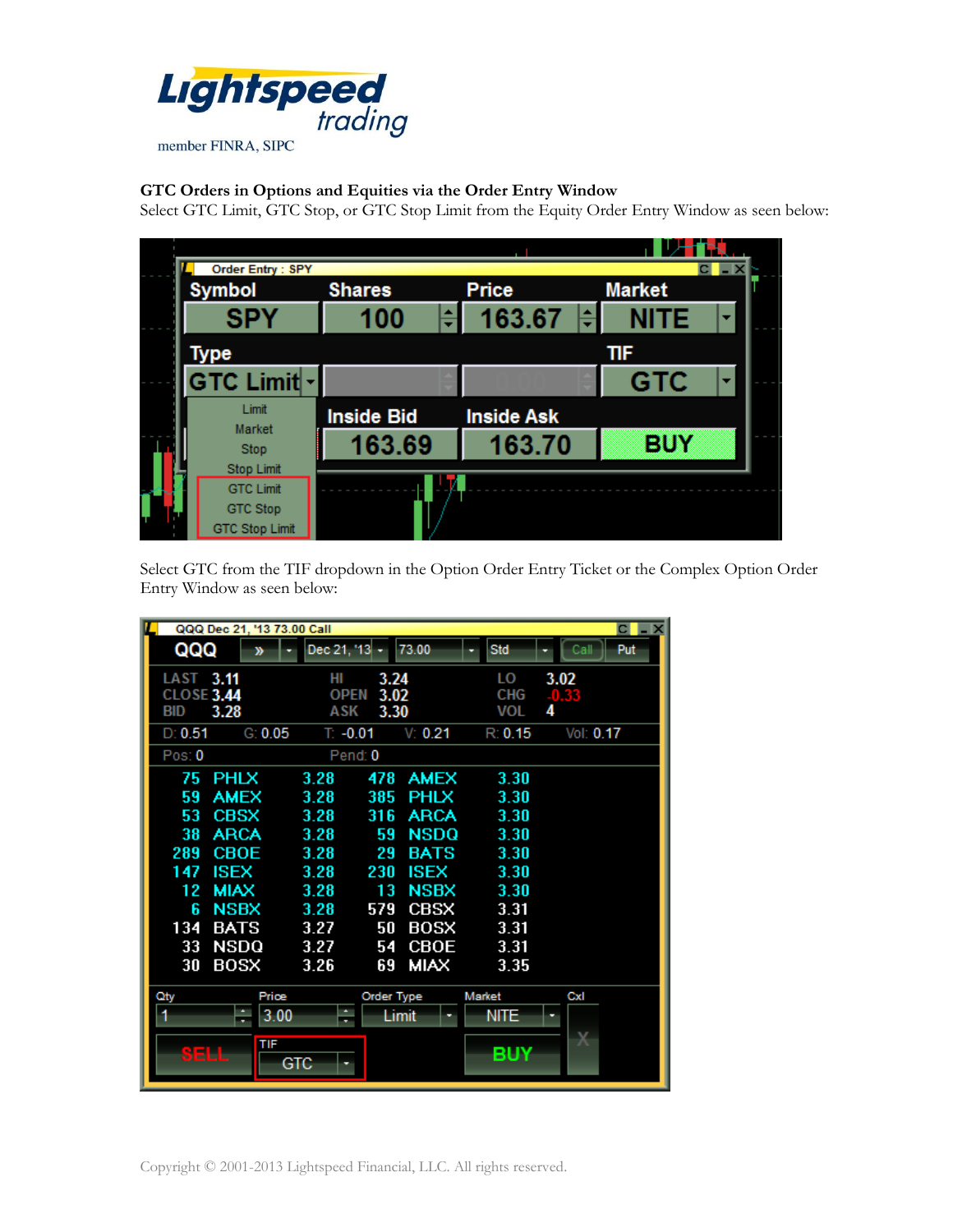

# member FINRA, SIPC

## **GTC Specifications in Cancels subtab**

Set controls for how Esc handles 'Good Till Cancelled' orders in the cancels tab

| Linking<br><b>MM Boxes</b><br>Reserve                                                                                                                                                                                                                                                                                                                 | Risers & Fallers Super Smart Smart Orders<br><b>Trading</b><br><b>Tier Sizes</b><br><b>Windows</b>                                                                                      |
|-------------------------------------------------------------------------------------------------------------------------------------------------------------------------------------------------------------------------------------------------------------------------------------------------------------------------------------------------------|-----------------------------------------------------------------------------------------------------------------------------------------------------------------------------------------|
| <b>Cancels   Confirms   TIF   Warnings   Cancels:</b><br>Keyboard<br>Enable Shift+\to<br>Esc and $\sim$<br>cancel all orders<br>$C$ $All$<br>Enable SPACE to<br><b>V All but GTC</b><br>cancel all orders<br>O All but Day and GTC<br>Enable \ to cancel<br><b>O</b> Esc does nothing<br>selected orders<br>SHIFT+Esc & SHIFT+~<br>cancel all orders. | Events:<br>O Cancel All But GTC Orders On Market Close<br><b>C. Cancel Crossed Orders</b><br>C Cancel Pending Orders When Position Closed<br>Buttons<br>Cancel Buttons In Orders Window |
|                                                                                                                                                                                                                                                                                                                                                       | <b>OK</b><br>Cancel                                                                                                                                                                     |

## **Stop Limits via the Order Entry Window**

Select Stop Limit from the Type dropdown. Remember to make your limit higher than the stop Price when buying and lower than the stop price when selling.

| Order Entry: VZ |                   |                   |                                         |  |  |
|-----------------|-------------------|-------------------|-----------------------------------------|--|--|
| ymbol           | <b>Shares</b>     | <b>Stop</b>       | <b>Market</b>                           |  |  |
| VZ              | 100               | 54.00             | <b>STOP</b><br>$\overline{\phantom{a}}$ |  |  |
| vpe             |                   | Limit             | ΠF                                      |  |  |
| }top Limit॑∽່   |                   | 54.50             | DAY                                     |  |  |
|                 | <b>Inside Bid</b> | <b>Inside Ask</b> |                                         |  |  |
| <u>SELL</u>     | 52.84             | 52.85             | <b>BUY</b>                              |  |  |

## **Option Level 2 Mini Indication**

Users can now select Mini, Jumbo or Standard from the dropdown seen below:

| SPY Aug 17, '13 162.00 Call (Mini SPY7)              |         |                             |         |  |                         |              |     |
|------------------------------------------------------|---------|-----------------------------|---------|--|-------------------------|--------------|-----|
| <b>SPY</b>                                           | ≫       | $\sim$ Aug 17, '13 - 162.00 |         |  | <b>Mini</b>             | Call         | Put |
| LAST 4.85<br><b>CLOSE 4.85</b><br>4.79<br><b>BID</b> |         | нı<br>OPEN 0.00<br>ASK 4.85 | 0.00    |  | ШΟ<br><b>CHG</b><br>VOL | 0.00<br>0.00 |     |
| D: 0.55                                              | G: 0.04 | T: -0.03                    | V: 0.27 |  | R: 0.15                 | Vol: $0.15$  |     |